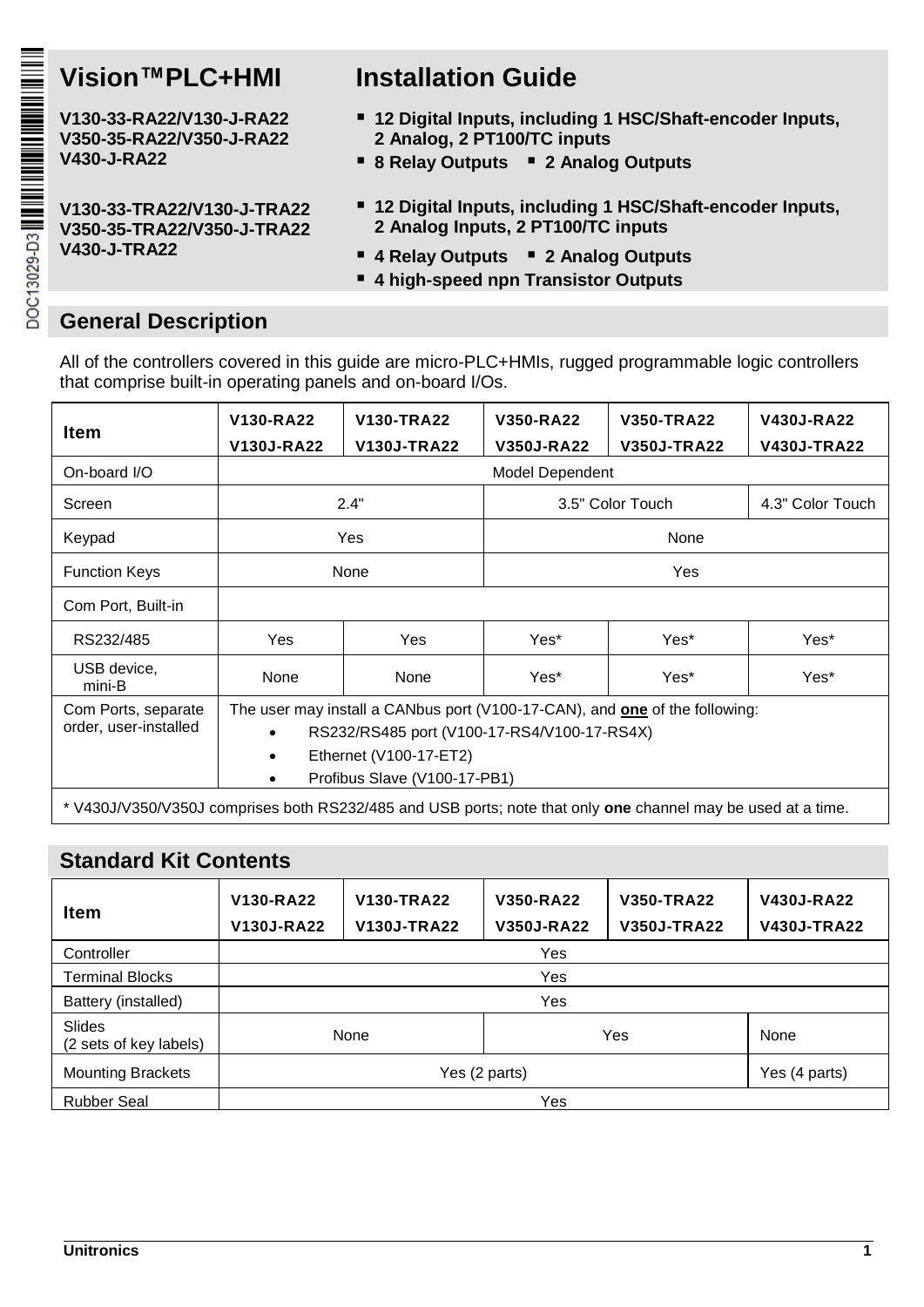## **Alert Symbols and General Restrictions**

When any of the following symbols appear, read the associated information carefully.

| Symbol  | Meaning | <b>Description</b>                                              |
|---------|---------|-----------------------------------------------------------------|
|         | Danger  | The identified danger causes physical and property damage.      |
|         | Warning | The identified danger could cause physical and property damage. |
| Caution | Caution | Use caution.                                                    |

Before using this product, the user must read and understand this document.

- All examples and diagrams are intended to aid understanding, and do not guarantee operation. Unitronics accepts no responsibility for actual use of this product based on these examples.
- Please dispose of this product according to local and national standards and regulations.
- Only qualified service personnel should open this device or carry out repairs.

| • Failure to comply with appropriate safety guidelines can cause severe injury or property<br>damage.                                                                                    |
|------------------------------------------------------------------------------------------------------------------------------------------------------------------------------------------|
| • Do not attempt to use this device with parameters that exceed permissible levels.<br>$\blacksquare$ To avoid damaging the system do not connect/disconnect the device when nower is on |

To avoid damaging the system, do not connect/disconnect the device when power is on.

### **Environmental Considerations**

| • Do not install in areas with: excessive or conductive dust, corrosive or flammable gas,                                                                                                                                                                                                                   |  |
|-------------------------------------------------------------------------------------------------------------------------------------------------------------------------------------------------------------------------------------------------------------------------------------------------------------|--|
| moisture or rain, excessive heat, regular impact shocks or excessive vibration, in<br>accordance with the standards given in the product's technical specification sheet.<br>• Do not place in water or let water leak onto the unit.<br>• Do not allow debris to fall inside the unit during installation. |  |
| • Ventilation: 10mm space required between controller's top/bottom edges & enclosure walls.                                                                                                                                                                                                                 |  |
| Æ<br>. Install at maximum distance from high-voltage cables and power equipment.                                                                                                                                                                                                                            |  |

### **Mounting**

Note that figures are for illustrative purposes only.

### **Dimensions: V130/V350/V130J/V350J**



Note that for models V130J/V350J, the bezel width is 6.7 mm (0.26").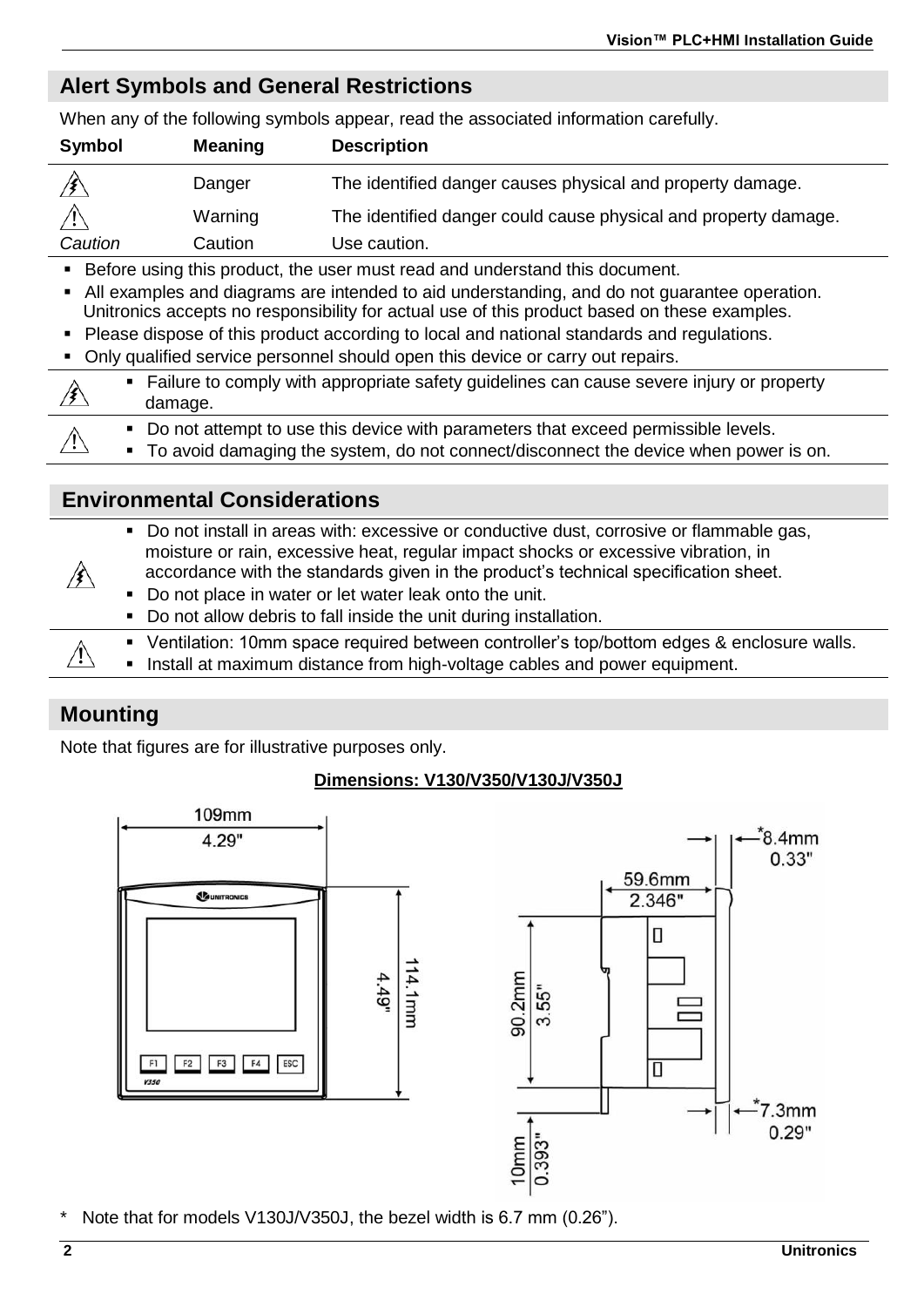### **Dimensions: V430J**



## **Panel Mounting**

Before you begin, note that the mounting panel cannot be more than 5 mm thick.

### **UL listed models:**

### **To meet the UL508 standard, panel-mount the device on the flat surface of a Type 1 enclosure.**

- 1. Make a panel cut-out of the appropriate size:
- V130/V350/V130J/V350J: 92x92 mm (3.622"x3.622").
- V430J: 122.5x91.5 mm (4.82"x3.6").
- 2. Slide the controller into the cut-out, ensuring that the rubber seal is in place.
- 3. Push the mounting brackets into their slots on the sides of the panel as shown in the figure below.
- 4. Tighten the bracket's screws against the panel. Hold the bracket securely against the unit while tightening the screw.
- 5. When properly mounted, the controller is squarely situated in the panel cut-out as shown in the accompanying figures.

### **V130/V350/V130J/V350J**

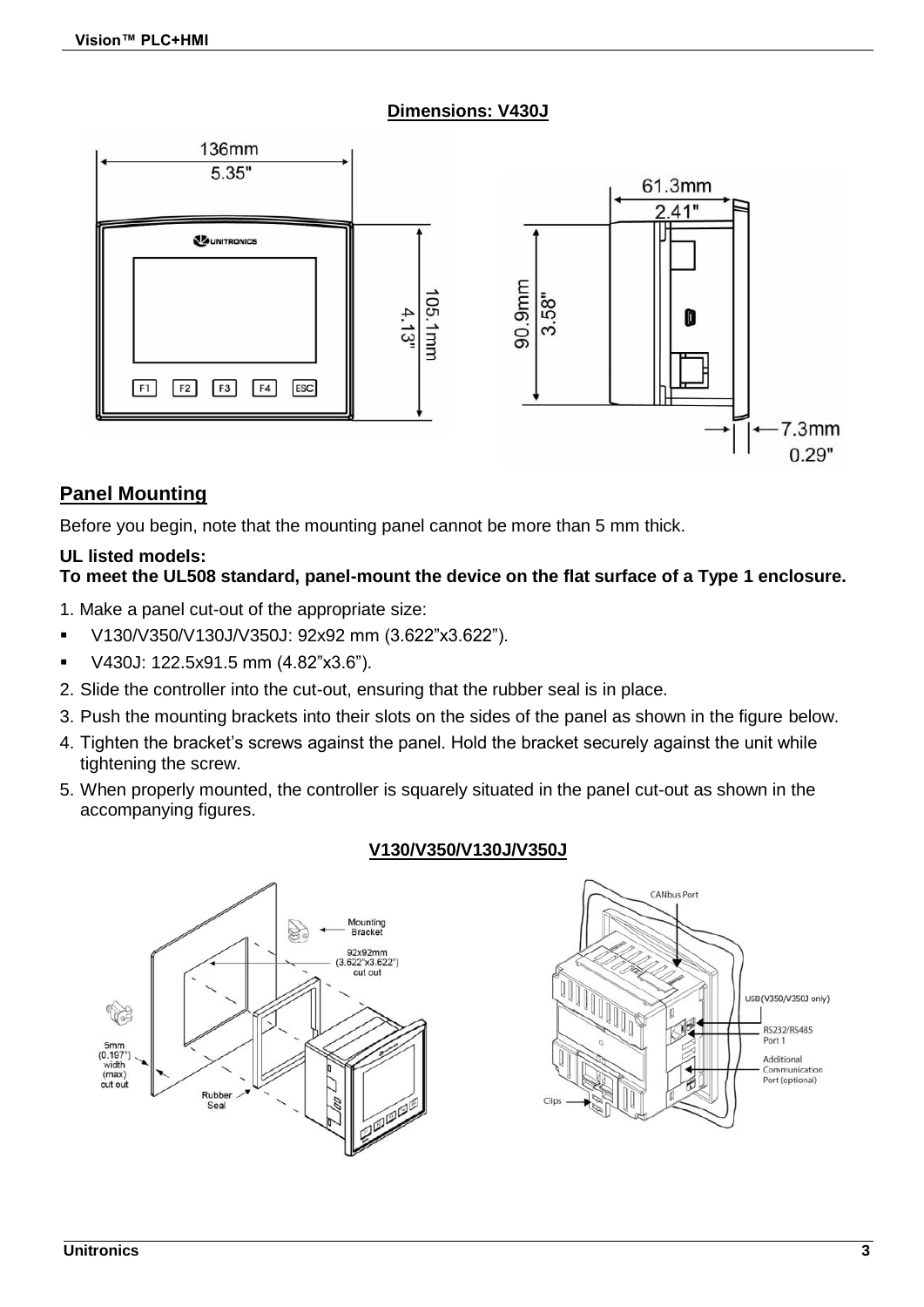### **V430J**





## **DIN-rail Mounting (V130/V350/V130J/V350J)**

1. Snap the controller onto the DIN rail as shown in the figure to the right.



2. When properly mounted, the controller is squarely situated on the DIN-rail as shown in the figure to the right.

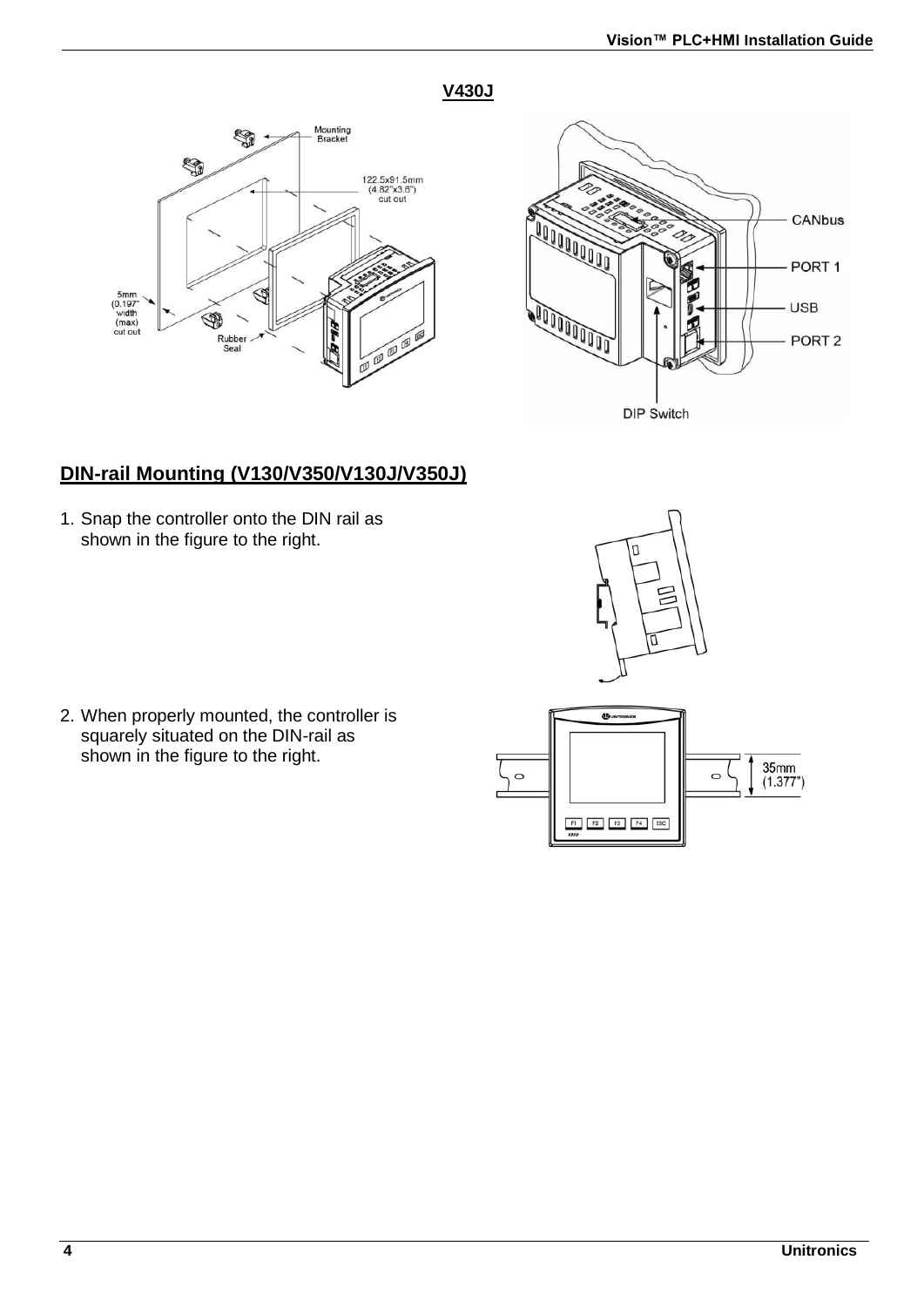| Wiring  |                                                                                                                                                                                                                                                                                                      |
|---------|------------------------------------------------------------------------------------------------------------------------------------------------------------------------------------------------------------------------------------------------------------------------------------------------------|
|         | • Do not touch live wires.                                                                                                                                                                                                                                                                           |
|         | • Install an external circuit breaker. Guard against short-circuiting in external wiring.<br>• Use appropriate circuit protection devices.<br>. Unused pins should not be connected. Ignoring this directive may damage the device.<br>• Double-check all wiring before turning on the power supply. |
| Caution | To avoid damaging the wire, do not exceed a maximum torque of 0.5 N $\cdot$ m (5 kgf $\cdot$ cm).<br>• Do not use tin, solder, or any substance on stripped wire that might cause the wire<br>strand to break.<br>. Install at maximum distance from high-voltage cables and power equipment.        |

### **Wiring Procedure**

Use crimp terminals for wiring; use  $3.31$  mm  $<sup>2</sup> - 0.13$  mm<sup>2</sup> wire (12-16 AWG):</sup>

- 1. Strip the wire to a length of  $7±0.5$ mm  $(0.270-0.300^{\circ}).$
- 2. Unscrew the terminal to its widest position before inserting a wire.
- 3. Insert the wire completely into the terminal to ensure a proper connection.
- 4. Tighten enough to keep the wire from pulling free.
- Input or output cables should not be run through the same multi-core cable or share the same wire.
- Allow for voltage drop and noise interference with I/O lines used over an extended distance. Use wire that is properly sized for the load.
- The controller and I/O signals must be connected to the same 0V signal.

### **I/Os**

**V130/V350/V130J/V350J/V430J-RA22 models** comprise a total of 12 inputs, 8 relay outputs and 2 analog outputs.

**V130/V350/V130J/V350J/V430J-TRA22 models** comprise a total of 12 inputs, 4 relays outputs, 4 npn outputs and 2 analog outputs.

Input functionality can be adapted as follows:

12 inputs may be used as digital inputs. They may be wired, in a group, and set to either npn or pnp via a single jumper.

In addition, according to jumper settings and appropriate wiring:

- Inputs 5 and 6 can function as either digital or analog inputs.
- Input 0 can function as high-speed counter, as part of a shaft-encoder, or as normal digital input.
- Input 1 can function as either counter reset, as part of a shaft-encoder, or as normal digital input.
- If input 0 is set as high-speed counters (without reset), input 1 can function as normal digital input.
- Inputs 7-8 and 9-10 can function as digital, thermocouple, or PT100 inputs; Input 11 can also serve as the CM signal for PT100.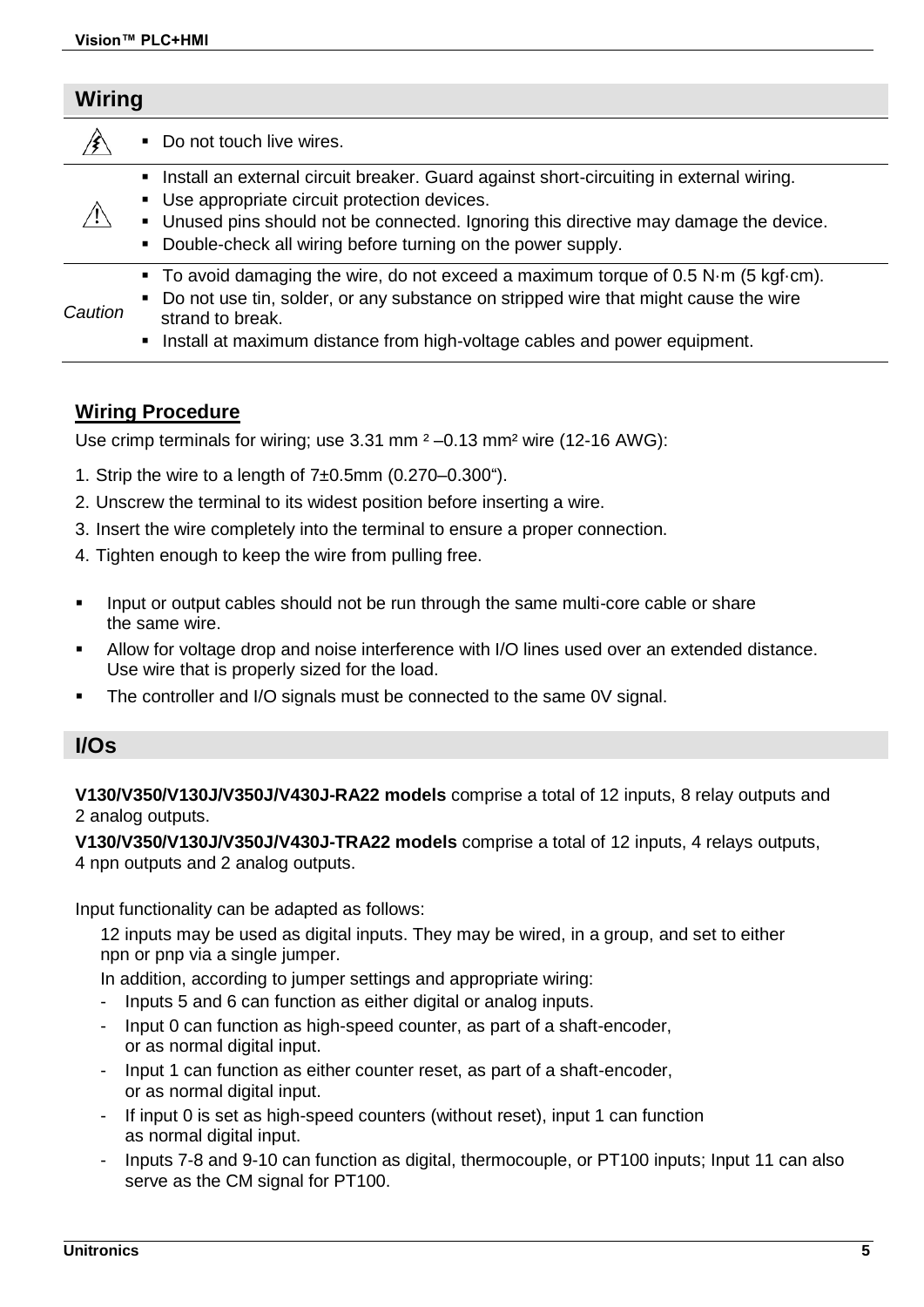## **Input Jumper Settings**

The tables below show how to set a specific jumper to change input functionality. To access the I/O jumpers, you must open the controller according to the instructions beginning on page 13.

Æ

**Incompatible jumper settings and wiring connections may seriously damage the controller.** 

|                                              |                 |                   | Digital Inputs 0-11: Set Type |          |                    |                                         |
|----------------------------------------------|-----------------|-------------------|-------------------------------|----------|--------------------|-----------------------------------------|
| Set to                                       |                 | JP12 (all Inputs) |                               |          |                    |                                         |
| npn (sink)                                   | A               |                   |                               |          |                    |                                         |
| pnp (source)*                                | B               |                   |                               |          |                    |                                         |
| Inputs 7/8: Set Type - Digital or RTD/TC #1  |                 |                   |                               |          |                    |                                         |
| Set to                                       | JP <sub>1</sub> | JP <sub>2</sub>   | JP3                           |          |                    |                                         |
| Digital*                                     | A               | A                 | A                             |          |                    |                                         |
| Thermocouple                                 | B               | B                 | B                             |          |                    |                                         |
| PT100                                        | B               | A                 | <sub>B</sub>                  |          |                    |                                         |
| Inputs 9/10: Set Type - Digital or RTD/TC #0 |                 |                   |                               |          |                    | 14 13                                   |
| Set to                                       | JP <sub>5</sub> | JP <sub>6</sub>   | JP7                           |          |                    | II <sup>A</sup>                         |
| Digital*                                     | A               | A                 | A                             |          |                    |                                         |
| Thermocouple                                 | B               | B                 | B                             |          |                    |                                         |
| PT100                                        | B               | A                 | B                             |          | <b>uuuuuuuuuuu</b> |                                         |
| Input 11: Set Type - Digital or CM for PT100 |                 |                   |                               |          |                    |                                         |
| Set to                                       | <b>JP11</b>     |                   |                               |          |                    |                                         |
| Digital*                                     | A               |                   |                               |          |                    |                                         |
| CM for PT100                                 | B               |                   |                               |          |                    |                                         |
| Input 5: Set Type - Digital or Analog #3     |                 |                   |                               |          |                    |                                         |
| Set to                                       | JP4             | <b>JP10</b>       |                               |          |                    | Analog Output 0: Set to Voltage/Current |
| Digital*                                     | A               | A                 |                               | Set to   | <b>JP13</b>        |                                         |
| Voltage                                      | B               | A                 |                               | Voltage* | A                  |                                         |
| Current                                      | B               | <sub>B</sub>      |                               | Current  | B                  |                                         |
| Input 6: Set Type - Digital or Analog #2     |                 |                   |                               |          |                    |                                         |
| Set to                                       | JP8             | JP9               |                               |          |                    | Analog Output 1: Set to Voltage/Current |
| Digital*                                     | A               | A                 |                               | Set to   | <b>JP14</b>        |                                         |
| Voltage                                      | B               | A                 |                               | Voltage* | A                  |                                         |
| Current                                      | B               | B                 |                               | Current  | B                  |                                         |



| Analog Output 0: Set to Voltage/Current |             |  |
|-----------------------------------------|-------------|--|
| Set to                                  | <b>JP13</b> |  |
| Voltage*                                |             |  |
| Current                                 | R           |  |

| Analog Output 1: Set to Voltage/Current |             |  |  |
|-----------------------------------------|-------------|--|--|
| Set to                                  | <b>JP14</b> |  |  |
| Voltage*                                |             |  |  |
| Current                                 |             |  |  |

\*Default settings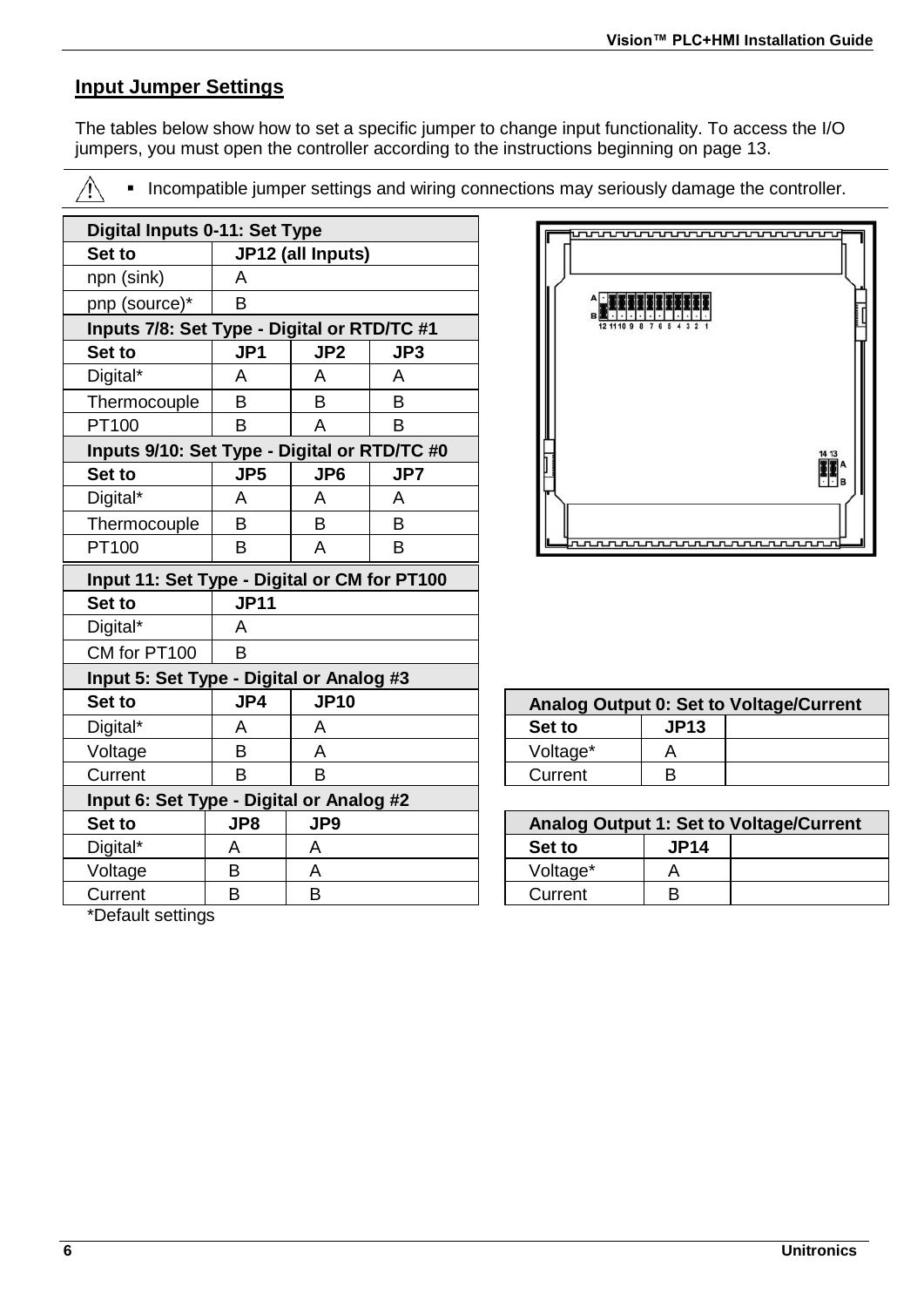### **I/O Wiring**

### **npn (sink) Input**

Input wiring HSC input wiring



### **pnp (source) Input**



**Shaft-encoder**



Counter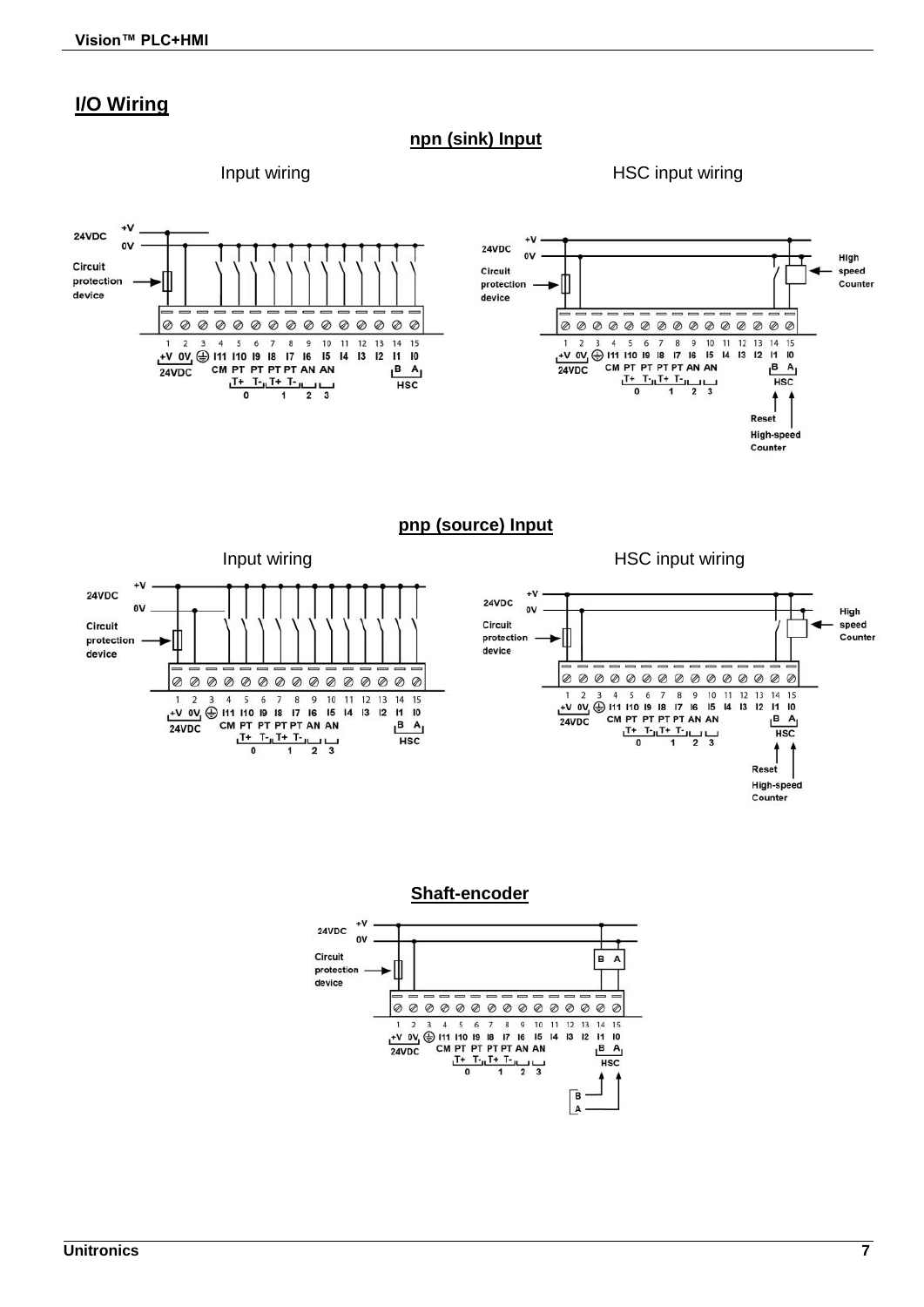### **Analog Input**

Analog input wiring, current (2/3 wire) Analog input wiring, current (4-wire), and voltage





- Shields should be connected at the signal's source.
- The 0V signal of the analog input must be connected to the controller's 0V.



 $**Thermocouple**$ </u>

- Thermocouple 0: use Input 9 as negative input and 10 as positive.
- Thermocouple 1: use Input 7 as negative input and 8 as positive.

| <b>Type</b> | Temp. Range                 |            | <b>Wire Color</b>        |
|-------------|-----------------------------|------------|--------------------------|
|             |                             |            | ANSI (USA)   BS1843 (UK) |
| mV          | $-5$ to 56mV                |            |                          |
| в           | 200 to 1820°C               | +Grev      | +None                    |
|             | (300 to 3276°F)             | -Red       | -Blue                    |
| F           | $-200$ to $750^{\circ}$ C   | $+$ Violet | +Brown                   |
|             | (-328 to 1382°F)            | -Red       | -Blue                    |
| J           | $-200$ to 760 $^{\circ}$ C  | +White     | +Yellow                  |
|             | (-328 to 1400°F)            | -Red       | -Blue                    |
| κ           | $-200$ to 1250 $^{\circ}$ C | +Yellow    | +Brown                   |
|             | (-328 to 2282°F)            | -Red       | -Blue                    |
| N           | $-200$ to 1300 $^{\circ}$ C | $+O$ range | +Orange                  |
|             | (-328 to 2372°F)            | -Red       | -Blue                    |
| R           | 0 to $1768^{\circ}$ C       | +Black     | +White                   |
|             | (32 to 3214°F)              | -Red       | -Blue                    |
| S           | 0 to $1768^{\circ}$ C       | $+Black$   | +White                   |
|             | (32 to 3214°F)              | -Red       | -Blue                    |
| т           | $-200$ to $400^{\circ}$ C   | +Blue      | +White                   |
|             | (-328 to 752°F)             | -Red       | -Blue                    |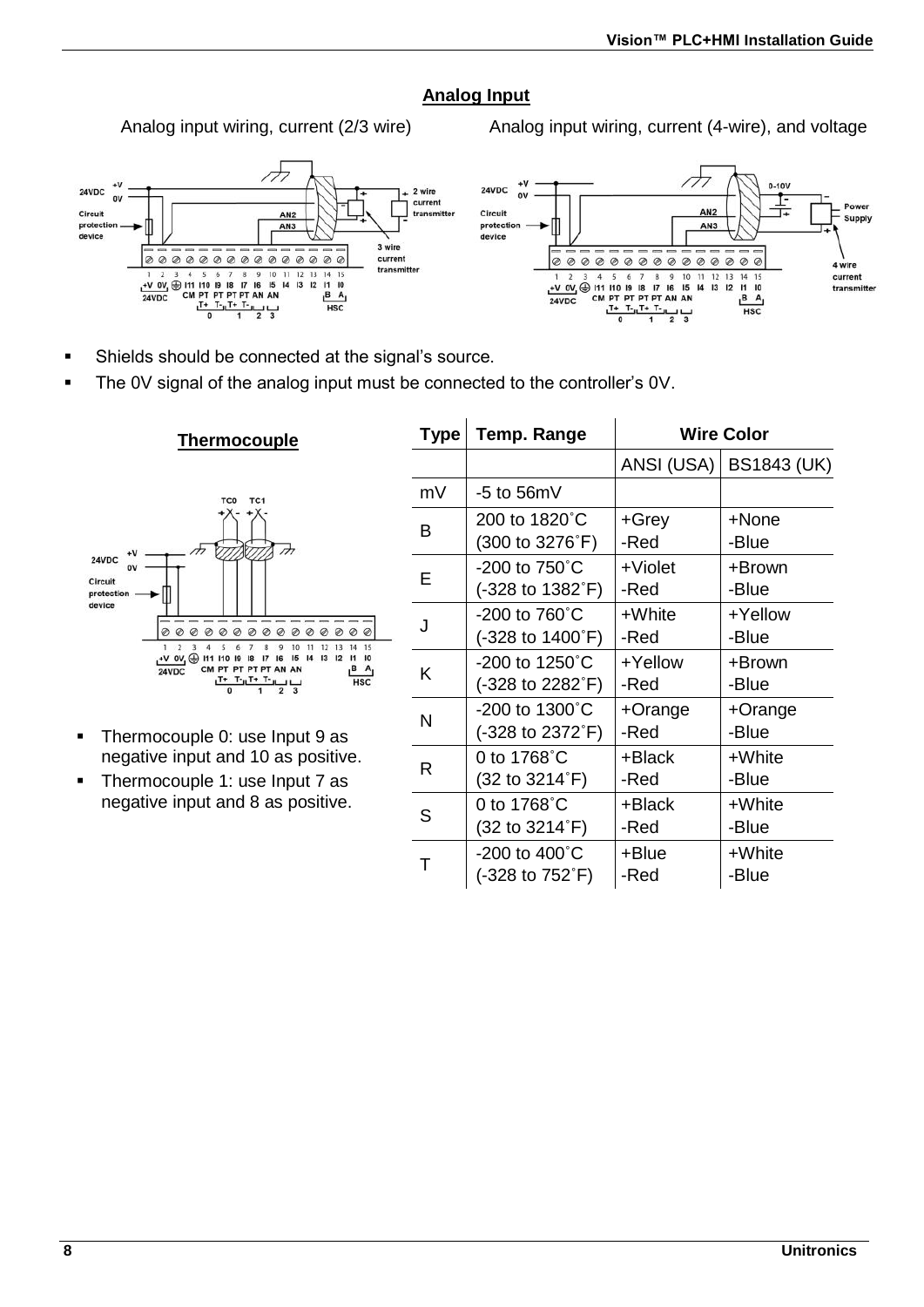## **RTD**

- **PT100 (Sensor 0): use Input 9 and 10, related to CM signal.**
- **PT100 (Sensor 1): use Input 7 and 8, related to CM signal.**
- 4 wire PT100 can be used by leaving one of the sensor leads unconnected.







### **Analog Outputs npn Outputs (TRA22)**



### **Relay Outputs**



**RA22 TRA22**

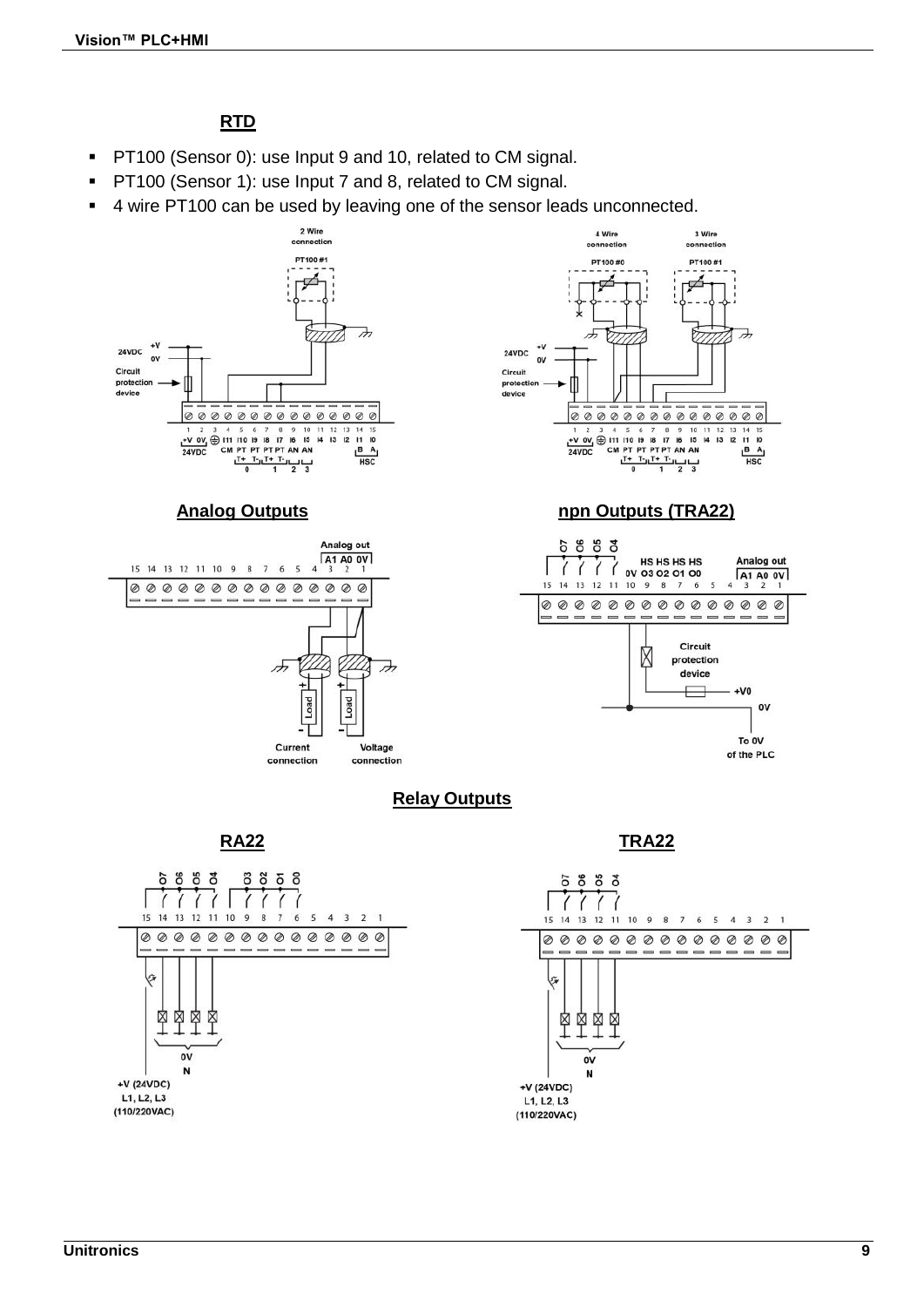### **Increasing Contact Life Span**

To increase the life span of the relay output contacts and protect the device from potential damage by reverse EMF, connect:

- A clamping diode in parallel with each inductive DC load
- An RC snubber circuit in parallel with each inductive AC load



## **Power Supply**

Æ.

The controller requires an external 24VDC power supply.

|               | • The power supply must include double insulation. Outputs must be rated as |  |
|---------------|-----------------------------------------------------------------------------|--|
| $\mathscr{B}$ | SELV/PELV/Class 2/Limited Power                                             |  |

| SELV/PELV/Class2/Limited Power. |
|---------------------------------|
|                                 |

- Use separate wires to connect the functional earth line (pin 3) and the 0V line (pin 2) to the system earth ground.
- **Install an external circuit breaker. Guard** against short-circuiting in external wiring.
- Double-check all wiring before turning on the power supply.
- Do not connect either the 'Neutral' or 'Line' signal of the 110/220VAC to device's 0V pin
- In the event of voltage fluctuations or nonconformity to voltage power supply specifications, connect the device to a regulated power supply.



## **Earthing the PLC+HMI**

To maximize system performance, avoid electromagnetic interference by:

- **Mounting the controller on a metal panel.**
- Connect each common and ground connection directly to the earth ground of your system.
- For ground wiring uses the shortest and thickest possible wire.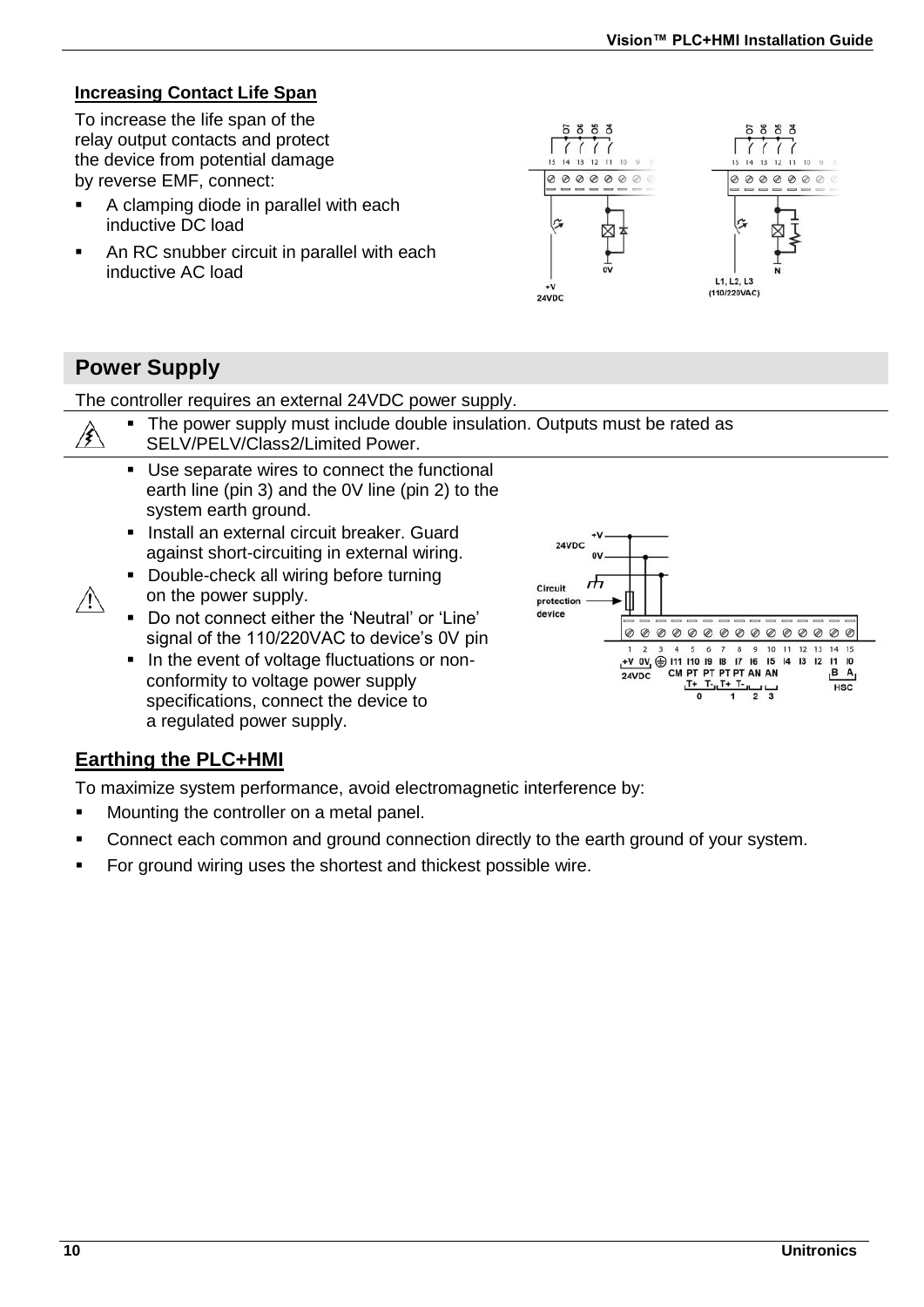## **Communication**

### **V130/ V130J/V350J**

These models comprise a built-in RS232/RS485 serial port (Port 1)

### **V430J/ V350/V350J**

These models comprise built-in ports: 1 USB and 1 RS232/RS485 (Port 1).

Note that physically connecting a PC to the controller via USB suspends RS232/RS485 communications via Port 1. When the PC is disconnected, RS232/RS485 resumes.

### **RS232/RS485 Port**

| ∕≸∖     | • Turn off power before making communications connections.                                                                                                                                                                                     |  |
|---------|------------------------------------------------------------------------------------------------------------------------------------------------------------------------------------------------------------------------------------------------|--|
| Caution | • Always use the appropriate port adapters.                                                                                                                                                                                                    |  |
| Caution | • Signals are related to the controller's 0V; the same 0V is used by the power supply.<br>. The serial port is not isolated. If the controller is used with a non-isolated external device,<br>avoid potential voltage that exceeds $\pm$ 10V. |  |

- Use RS232 to download programs from a PC, and to communicate with serial devices and applications, such as SCADA.
- Use RS485 to create a multi-drop network containing up to 32 devices.

## **Pinouts**

The pinouts below show the PLC port signals.

| <b>RS232</b> |                   | RS485** |                | <b>Controller Port</b> |  |  |
|--------------|-------------------|---------|----------------|------------------------|--|--|
| Pin#         | Description       | Pin#    | Description    |                        |  |  |
| $1*$         | DTR signal        |         | A signal $(+)$ |                        |  |  |
| 2            | 0V reference      | 2       | (RS232 signal) |                        |  |  |
| 3            | <b>TXD</b> signal | 3       | (RS232 signal) | $\equiv$               |  |  |
| 4            | RXD signal        | 4       | (RS232 signal) | Pin #1 <sup>-</sup>    |  |  |
| 5            | 0V reference      | 5       | (RS232 signal) |                        |  |  |
| $6*$         | DSR signal        | 6       | B signal (-)   |                        |  |  |

\* Standard programming cables do not provide connection points for pins 1 and 6.

\*\* When a port is adapted to RS485, Pin 1 (DTR) is used for signal A, and Pin 6 (DSR) signal is used for signal B.

Note that it is possible to establish a PC to PLC connection using RS232 even when the PLC is set to RS485 (this eliminates the need to open the controller to set jumpers).

To do so, remove the RS485 connector (pins 1 & 6) from the PLC and connect a standard RS232 programming cable.

Note that this is possible only if DTR and DSR signals of RS232 are not used (which is the standard case).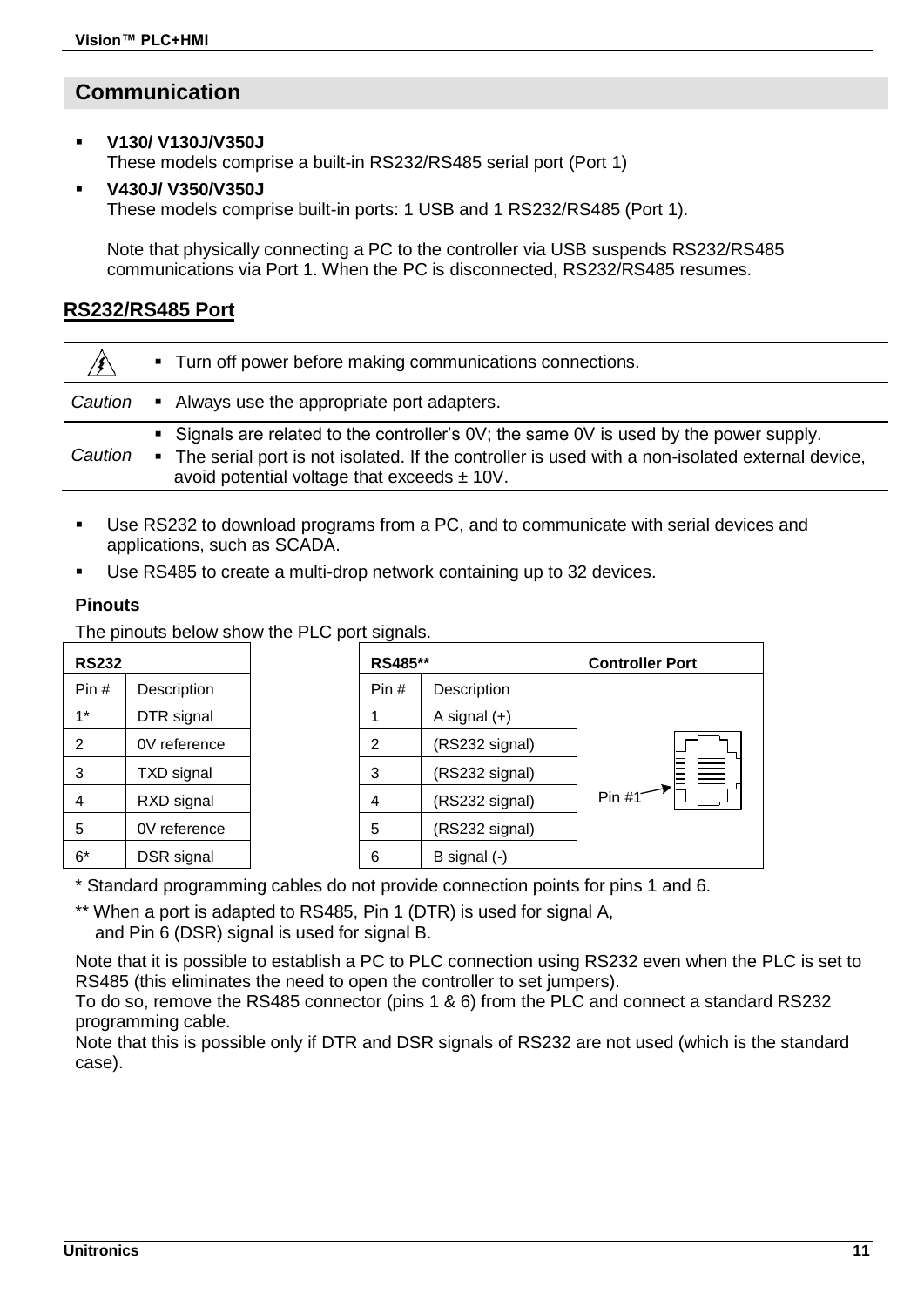### **Setting RS232/RS485 Communication Parameters, V130/V350/V130J/V350J**

This port may be set to either RS232 or RS485 via jumper.

The accompanying figure shows the jumper factory default settings.

These jumpers may be used to:

- Set communications to RS485, by setting both COMM jumpers to '485'.
- Set RS485 termination, by setting both TERM jumpers to 'OFF'.

To access the jumpers, you must open the controller according to the instructions on page 13.



## **Setting RS232/RS485 Communication Parameters, V430J**

This port may be set to either RS232 or RS485 via DIP switches:

The table shows the DIP switches factory default settings. Use the table to adapt the settings.

|                             | <b>Switch Settings</b> |     |     |     |     |     |
|-----------------------------|------------------------|-----|-----|-----|-----|-----|
|                             |                        | 2   | 3   | 4   | 5   | 6   |
| RS232*                      | ON                     | OFF | OFF | ON  | OFF | OFF |
| <b>RS485</b>                | OFF                    | ΟN  | ON  | OFF | OFF | OFF |
| RS485 with<br>termination** | OFF                    | ON  | ON  | OFF | ON  | ON  |

\* Default factory setting

\*\* Causes the unit to function as an end unit in an RS485 network

### **USB Port**

*Caution* The USB port is not isolated. Make sure that the PC and the controller are grounded to same potential.

The USB port may be used for programming, OS download, and PC access.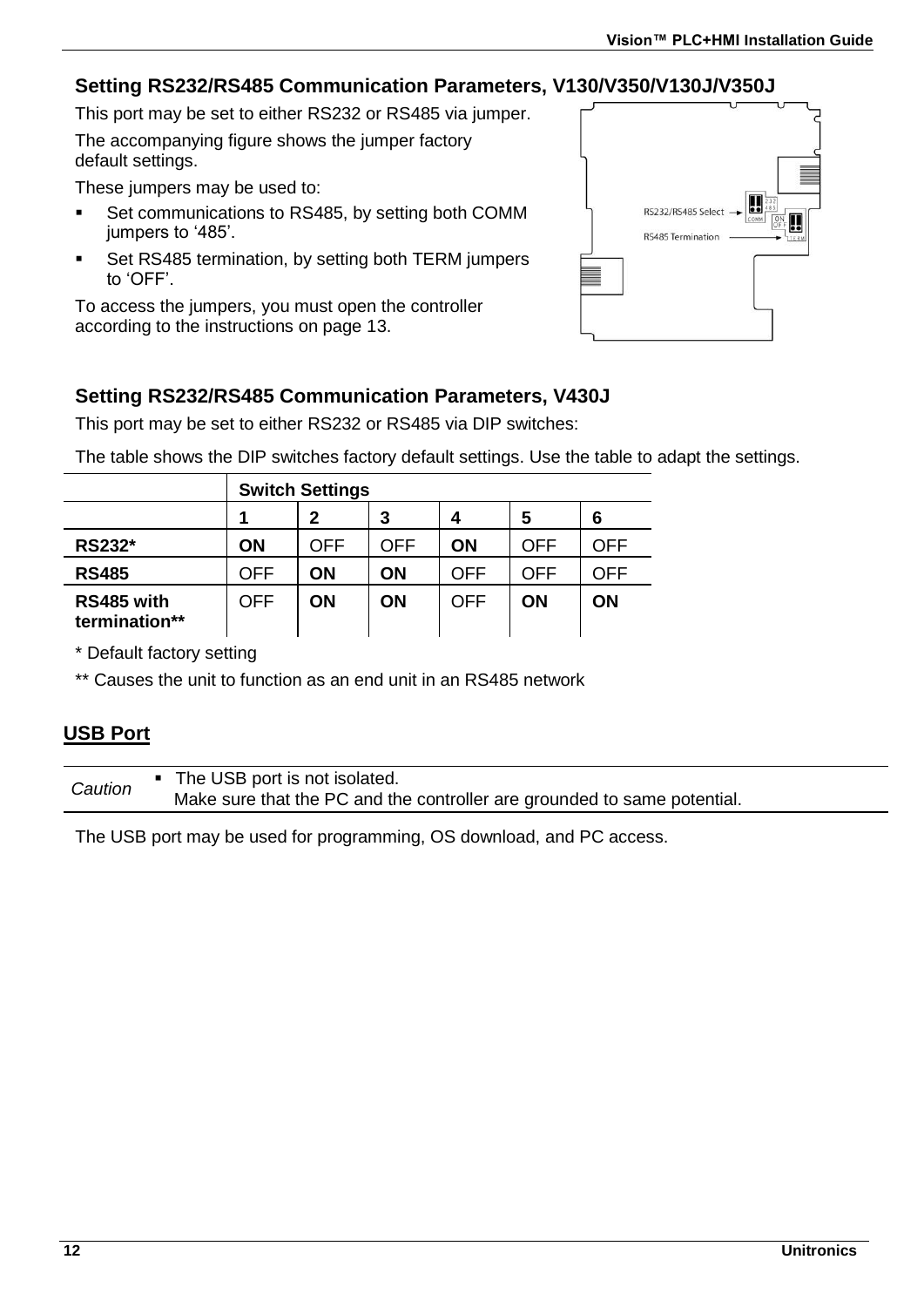### **Opening the Controller**

|  | ■ Before performing these actions, touch a grounded object to discharge any electrostatic charge.     |
|--|-------------------------------------------------------------------------------------------------------|
|  | $\hat{A}$ <b>Before performing above densities, the comparison of the PCB board by its connectors</b> |

- 1. Turn off the power supply, disconnect, and dismount the controller.
- 2. The back cover of the controller comprises 4 screws, located in the corners. Remove the screws, and pull off the back cover.

### **Changing I/O Settings**

After opening the controller and exposing the I/O board, you can change the jumper settings according to the table shown above.

### **Changing Communication Settings (V130/V350/V130J/V350J Only)**

- 1. To access the communication jumpers, hold the I/O PCB board by its top and bottom connectors and steadily pull the board off.
- 2. Locate the jumpers, and then change the settings as required, according to the jumpers' settings shown on page 12.

### **Closing the Controller**

- 1. Gently replace the board. Make certain that the pins fit correctly into their matching receptacle. Do not force the board into place; doing so may damage the controller.
- 2. Replace the back cover of the controller and fasten the corner screws.

### **Note that you must replace the back cover securely before powering up the controller.**